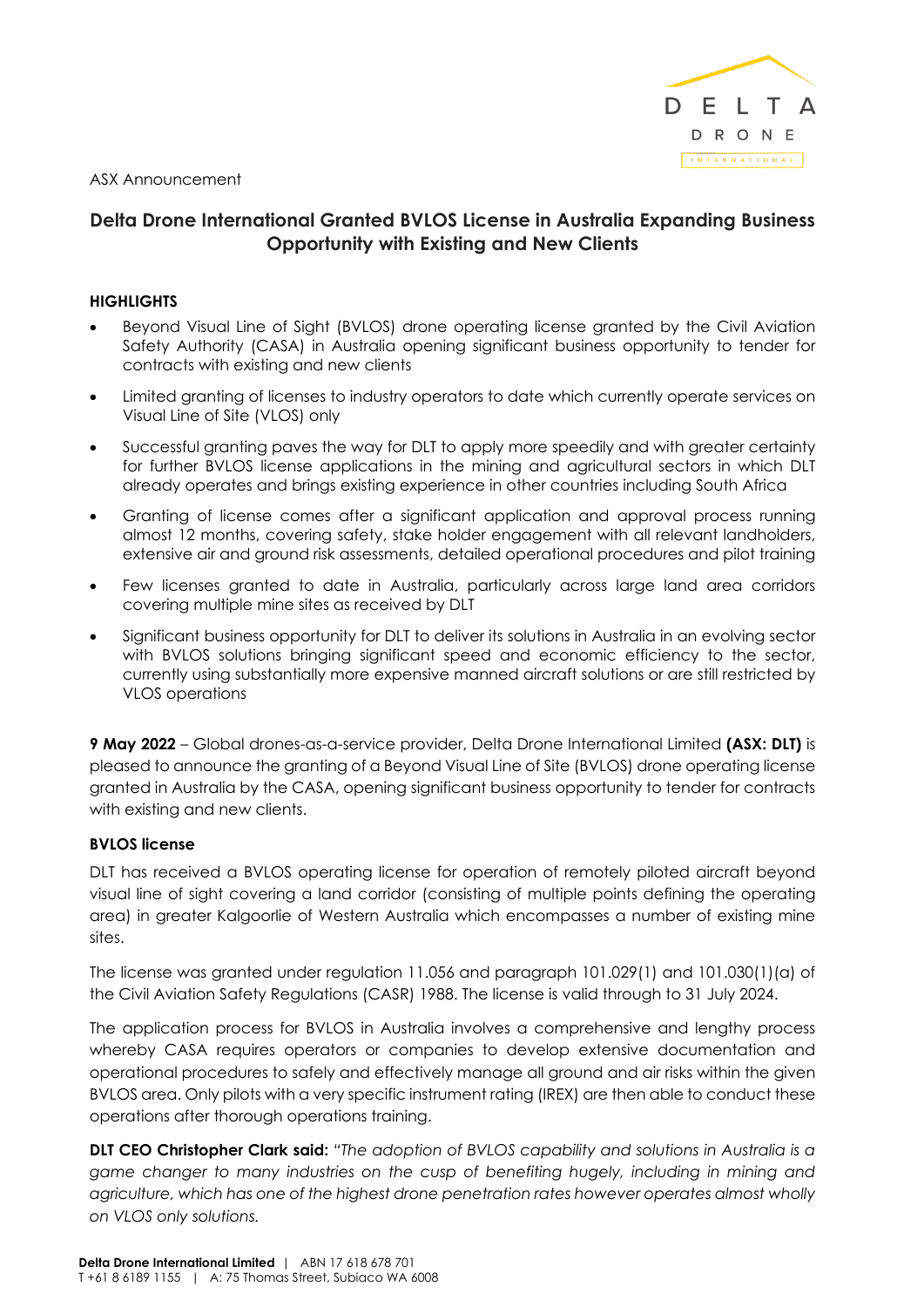*However, despite being ready to benefit enormously from BVLOS services with the maturing of drone technology and hardware in recent years, drone solution operators remain significantly restricted by stringent licensing requirements of BVLOS by the CASA.*

*Our strategy and experience in operating BVLOS in other country environments, and now in Australia, puts DLT in pole position to capture opportunity with existing and new Australian clients who are ready to engage in our services, which until now they could not benefit from, and we can now include these services in our tender process."*

## **BVLOS experience**

DLT has successfully operated BLVOS services in South Africa to the mining and agricultural sector since 2018 and holds licenses which cover the whole of South Africa. This experience played a pivotal role in demonstrating the relevant criteria of safety and compliance in the application process for the granting of its Australian BVLOS license.

## **Market opportunity**

While this initial approval area focuses on current customers of our Rocketmine subsidiary, in the south-west of Kalgoorlie Boulder town, DLT has already submitted further applications to increase its BVLOS scope far north of this initial successfully licensed corridor.

This secondary application encompasses not only our current mining customers, to make operations more efficient, but also new possible mining sites.

"Our ultimate goal with BVLOS is to slowly edge away at the Manned-Aerial Lidar market, which is worth approximately \$50 million annually, however the opportunity using BVLOS drones is for us to specifically address the up to 10 sq. kilometre segment. This distance is usually cost inefficient for large, manned aircraft operations which more optimally focus on distances beyond 10 sq. kilometres."

This announcement has been authorised for release by the Board of Delta Drone International *Limited.*

## **-ENDS-**

## **For more information, please contact:**

**Corporate** Chris Clark, Chief Executive Officer E: contact@dlti.com

**Investors and Media** Glen Zurcher P: +61 (0)420 249 299 E: glen@viriair.com

Stephen Buckley, Company Secretary P: +61 (0)8 6189 1155